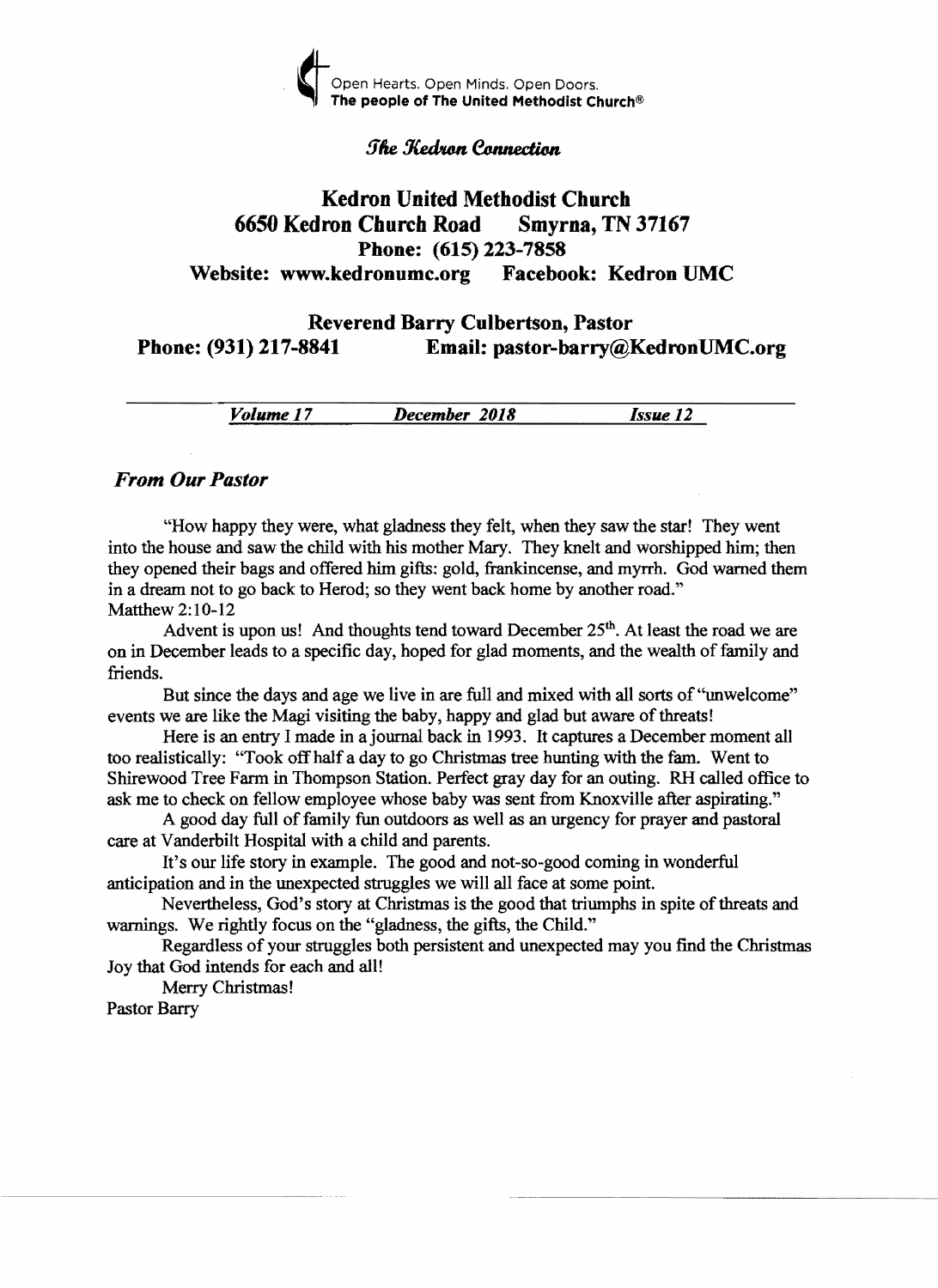# Men's Breakfast - All Invited Please note the time change.

All of our congregation is invited to the December Men's Breakfast on Saturday, December 1. Breakfast will be served at 8:00 a.m. in the fellowship hall. This will be a time of good fellowship and good food. Thank you, Men.

#### Fellowship Supper

There will not be a First-Wednesday Supper in December.

Choir Notes .<br>Delann plans to practice for the Christmas program on Sunday afternoon. An announcement will be made of the date and time. The choir may want to practice our music before practicing with everyone; we will discuss this. The choir would welcome any that want to sing Christmas music with us.

#### Bible Study

The Bible Study led by Rev. Travis Perry continues. The group meets at the home of Lytle Hodge on Tuesdays at 10 a.m. The address is 507 Hazelwood Drive, Smyrna.

#### Bucket Offerings

In December our bucket offerings at Sunday morning worship will be used at Kedron for Christmas gifts for our children and youth.

#### Happy Birthday to:

| <b>Charles Sprinkle</b>     | December 3  |
|-----------------------------|-------------|
| Kristy Fraley               | December 6  |
| Martha Fraley               | December 8  |
| Marc Fraley                 | December 11 |
| Linda Pagello               | December 11 |
| Lawrence Alfred Elam Rhodes | December 12 |
| Danny Fraley                | December 14 |
| Jane Watts                  | December 24 |

#### Happy Anniversary to:

Ricky and Lynn Fann December 22

Psalm 100 was the Psalm quoted in the November newsletter.

#### Sunday Morning, December 23

We hope all can join us on this Sunday before Christmas Day. Our time of worship will be as usual, 9:30 a.m.

Christmas Program - Our Christmas program will be presented during the morning worship service. Delann Dunbar is writing and directing the program.

Fellowship - Following worship service we will gather in the fellowship hall to share snacks.

**Christmas Cards**  $-$  If you want to bring cards for the church family, they will be distributed. There will be a basket for the money you would have spent on postage if you want to donate this to the church.

#### Christmas Eve

Our Christmas Eve Service will be at 6:00 p.m. This year the service will be at Lock's Memorial UMC as the service was at Kedron in 2017.

#### Food Bank

You may bring food donations for the local food bank to the church the fIrst and second Sundays of the month. Place the food items on the pew in the narthex. The food will be delivered to our local food bank. The suggested items for December are sugar-free foods. All non-perishable foods are accepted and appreciated.

#### Laity Meeting

The Rutherford County Laity Fellowship will not meet in December. The next meeting will be in-January.

#### Outreach

On November 25, a special offering was received to be donated to scholarships for students at United Methodist colleges and universities.

#### Who said this?

"She will bear a son, and you are to name him Jesus, for he will save his people from their sins."

> -NRSV  $(hint - Book of Matthew)$

\*\*\*\*\*\*\*\*\*\*\*\*\*\*\*\*\*\*\*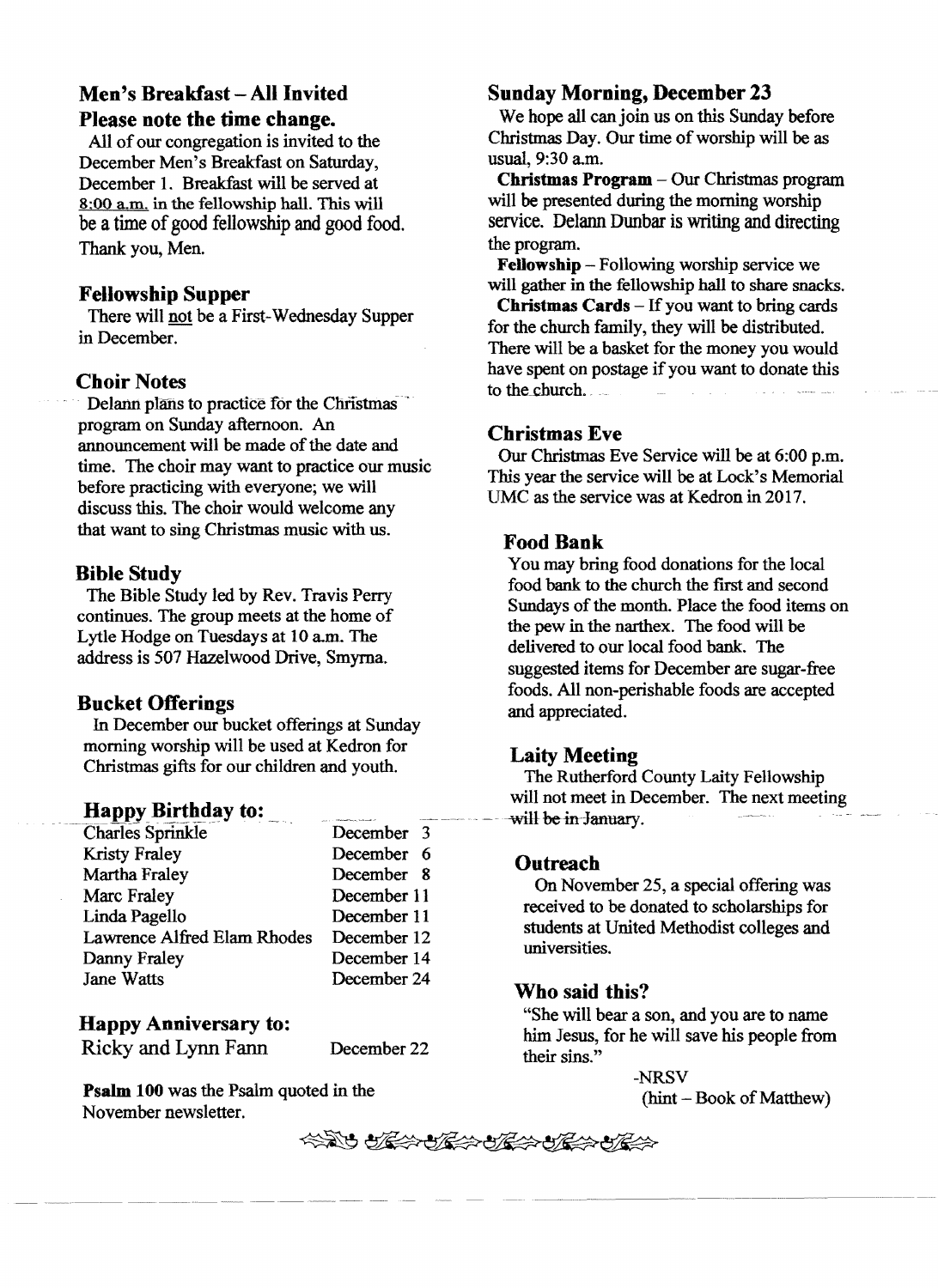# **a time to prepare**

What if you were given eight hours to chop down an enormous tree? If you're like most people, you probably would grab your axe and swing furiously with all your might for eight hours straight. Abraham Lincoln said he would do something different. He said, "If I had eight hours to chop down a tree, I'd spend six of the eight hours sharpening my axe."

A dull axe demands much strength; a sharp axe saves strength. Lincoln was not referring merely to axes and trees, however, but to preparation in every area of life.

Advent is our axe sharpening time, a time to pray, meditate, and prepare for the commemoration of the greatest event in the history of the world. "Prepare the way of the Lord, make his paths straight."

*-Illustration Source bank III* 

**Take time** to be aware that in the very midst of our preparations for the celebration of Christ's birth in ancient Bethlehem, Christ is reborn in the Bethlehems of our homes and daily lives. Take time, slow down, be still, be awake to the Divine Mystery that looks so common and so ordinary yet is wondrously present.

-Edward Hays

#### **Christmas Gift Suggestions:**

To your enemy, forgiveness, To an opponent, tolerance, To a friend, your heart, To a customer, service, To all, charity, To every child, a good example, To yourself, respect.

-Oren Amold

One year A Christmas afternoon visitor asked five-year-old Ruth, "Did you get everything you wanted for Christmas?" She answered, "No, but then it's not my birthday."

> **Blessea Christmas**

# **Advent December Calendar -**

Saturday, December I: 8:00 a.m. Men's Breakfast, All Invited Sunday, December2: 1<sup>st</sup> Sunday of Advent 8:45 a.m. Sunday School<br>9:30 a.m. Worship Servic Worship Service Tuesday, December 4: 10:00 a.m. Bible Study Sunday, December 9: 2<sup>nd</sup> Sunday of Advent 8:45 am. Sunday School 9:30 am. Worship Service Tuesday, December 11:<br>10:00 a.m. Bible S Bible Study Sunday, December16  $3<sup>rd</sup>$  Sunday of Advent:<br>8:45 a.m. Sunday 8:45 a.m. Sunday School<br>9:30 a.m. Worship Servic Worship Service Tuesday, December 18:<br>10:00 a.m. Bible S **Bible Study** Sunday, December 23: 8:45 am. Sunday School 9:30 am. Worship Service Christmas Program 10:30 a.m. Shared Snacks Christmas Cards 10:30 a.m. January newsletter formation due. Email:

Monday, December 24:

6:00 p.m. Christmas Eve Service at Lock's Memorial UMC Sunday, December 30: 8:45 am. Sunday School 9:30 am. Worship Service